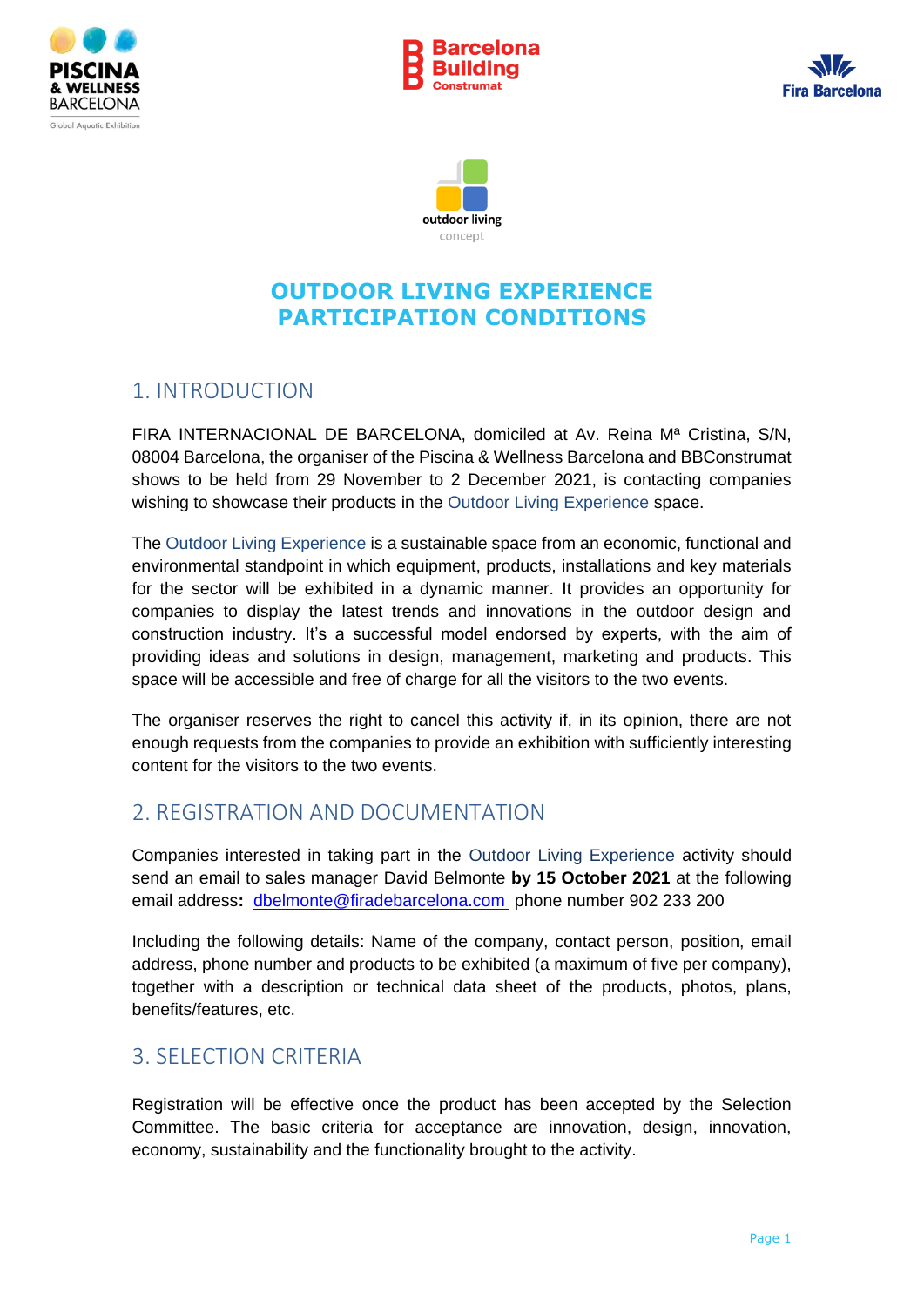







The exhibiting companies at BBConstrumat and Piscina & Wellness Barcelona will have priority over the other guest companies.

The fact that the exhibiting companies are the manufacturers of the product or equipment, or whether they are just the distributors, will also be valued.

The Organisation will write an email to the contact person indicated by the exhibiting company on the registration form to indicate whether the product has been accepted for participation in the Outdoor Living Experience. This notification will be sent **from 29 October 2021 onwards**.

The Selection Committee may request any additional information it deems appropriate in relation to the proposals submitted.

### 4. REGISTRATION FEE

Once the products and materials have been accepted by the Selection Committee, the Registration Fee for each of them will be as follows:

- o **Exhibitors and co-exhibitors at BBConstrumat and Piscina & Wellness Barcelona**:
	- $\circ$  Free of charge, with a maximum of five products per company. The exhibiting companies will appear as sponsors of the activity with their logos on all the communication elements. There will also be an explanatory sign next to the products on display.

In the event that products or materials are not available for the Outdoor Living Experience activity, Fira Barcelona may invite external companies to provide them.

#### o **Companies invited by the organisation**

o These must pay the Registration Fee totalling 495 euros for civil liability insurance, registration as an exhibitor, appearance in the online catalogue and other forms of communication. The visibility they have during the activity will be based on an explanatory sign next to the products on display. The logo of the company as a sponsor of the activity will not be displayed.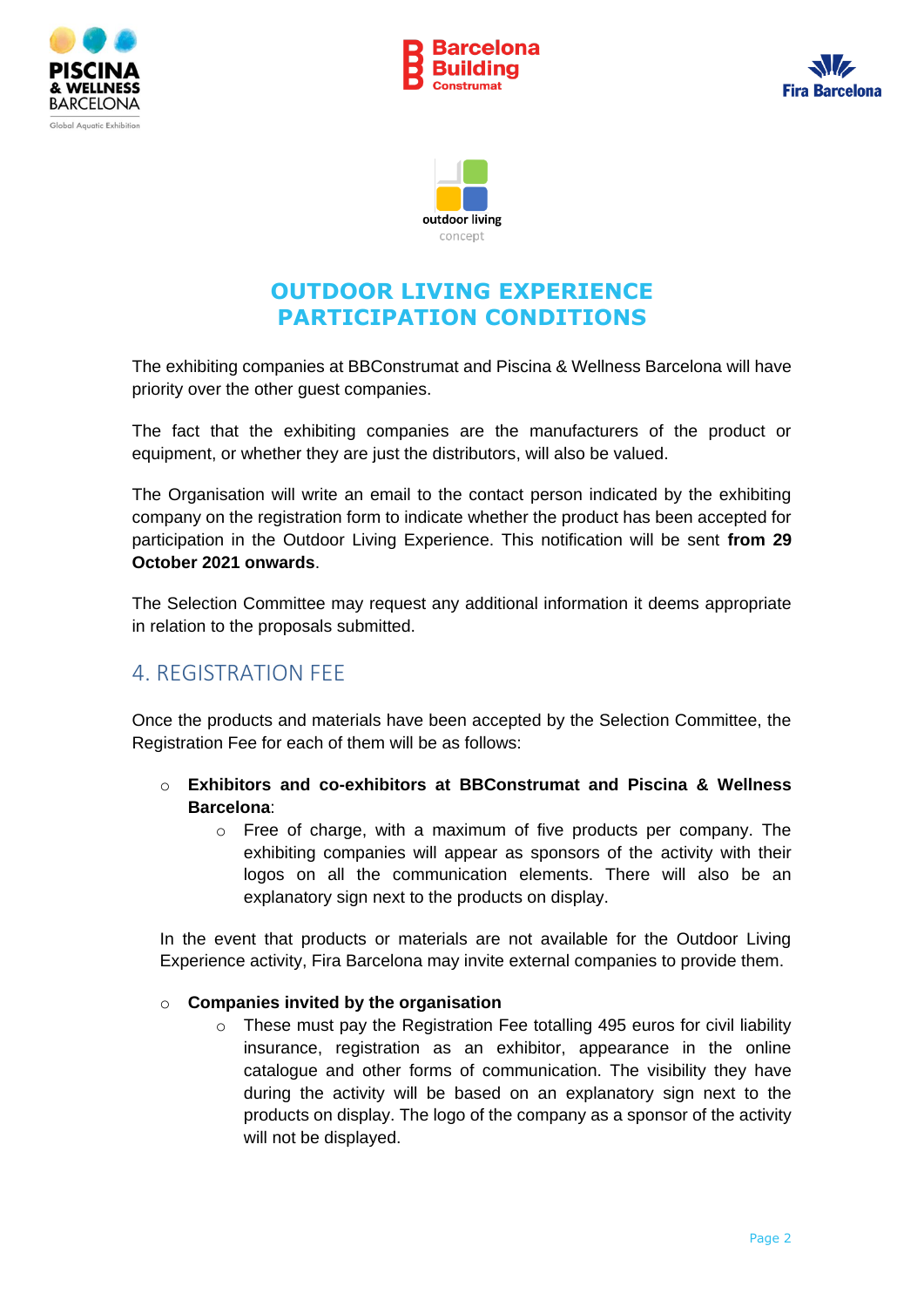







o However, these companies can become exhibitors if they also sign up for one of the different participation options (e.g. Stand XS starting at 2,495 euros), thus becoming sponsors of the activity.

#### 5. PRODUCT EXHIBITION

The products will be exhibited in the Outdoor Living Experience area in accordance with the project defined by the Organisation. It is the responsibility of the Selection Committee of the trade fair management to tell each exhibitor where their products will be located as part of the above-mentioned activity.

Each accepted material or product will be physically accompanied by **an explanatory sign**. To this effect, the selected companies must provide the necessary details in at least one of the languages indicated (Catalan, Spanish or English), as requested by the Selection Committee. The Organisation will decide on the location of the explanatory sign for each product in the place of the activity that it deems most appropriate.

The exhibited products will be set up by personnel from the company itself, who will take care of their maintenance throughout the events. It should be possible to put the exhibited material or product into operation to perform demonstrations during the exhibition period.

Therefore, the participating company, whether it be an exhibitor or guest, undertakes to transport, assemble, maintain and dismantle the products provided for the activity. For this reason, it is essential to indicate on the registration form the dimensions and weight of the product and the time required for setting it up, in order to define the assembly and disassembly times. If no such information is received, the organisation will not be able to evaluate the possibility of the participation of the product.

To this effect, exhibitors must take Fira Barcelona's general assembly and dismantling regulations into account, which are available on the websites of both fairs.

### 6. EXHIBITION ASSEMBLY

The physical installation of the products to be exhibited during the Outdoor Living Experience activity will be carried out during the assembly days established by the Organisation and according to the order established by the Selection Committee.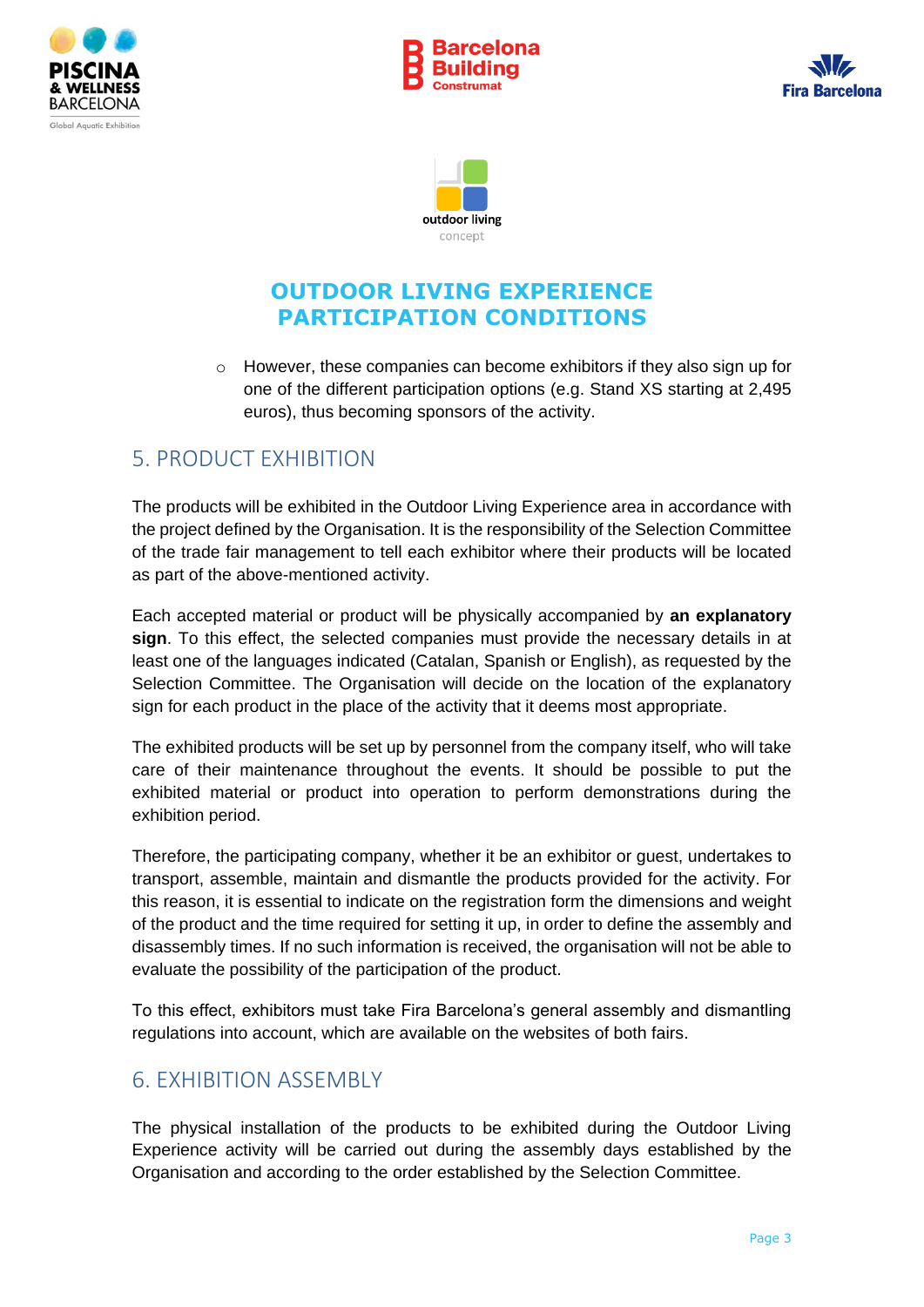







**Starting 5 November**, the Organisation will contact the exhibiting companies to inform them of the location assigned to their product, the day of assembly and the needs during the assembly, whilst the fair is being held and the dismantling.

As mentioned above, the exhibiting company will be responsible for providing all the technical and human resources required for the installation and dismantling of the equipment in the assigned spaces and will bear any related transport, installation and dismantling costs.

Fira Barcelona cannot be held liable for any damage, deterioration or loss that may be suffered by the products provided by the exhibitor during the Outdoor Living Experience activity.

### 7. INTELLECTUAL PROPERTY RIGHTS

For informative and dissemination purposes, FIRA BARCELONA reserves the right to reproduce information and images related to the proposals submitted by the companies taking part in the Call for the Outdoor Living Experience activity in all the document formats that it deems necessary. The owners will always be mentioned in the project's footer. Participants must submit proposals that do not infringe the rights of third parties in any way. In the event of any claim in this regard, Fira Barcelona shall be released from any liability deriving from such claims. Additionally, participants will also be liable for any claims that may be filed by entities with regards to intellectual property rights and to which they may be affiliated.

Proposals submitted in this call that are not selected will not be made public.

#### 8. ACCEPTANCE OF THESE TERMS AND CONDITIONS

Participation in the Call for the Outdoor Living Experience activity entails full acceptance of these terms and conditions.

A declaration of non-acceptance of all or part of the rules will result in the exclusion of the participant and, as a consequence, the organisation will be exempted from fulfilling its obligation towards this participant.